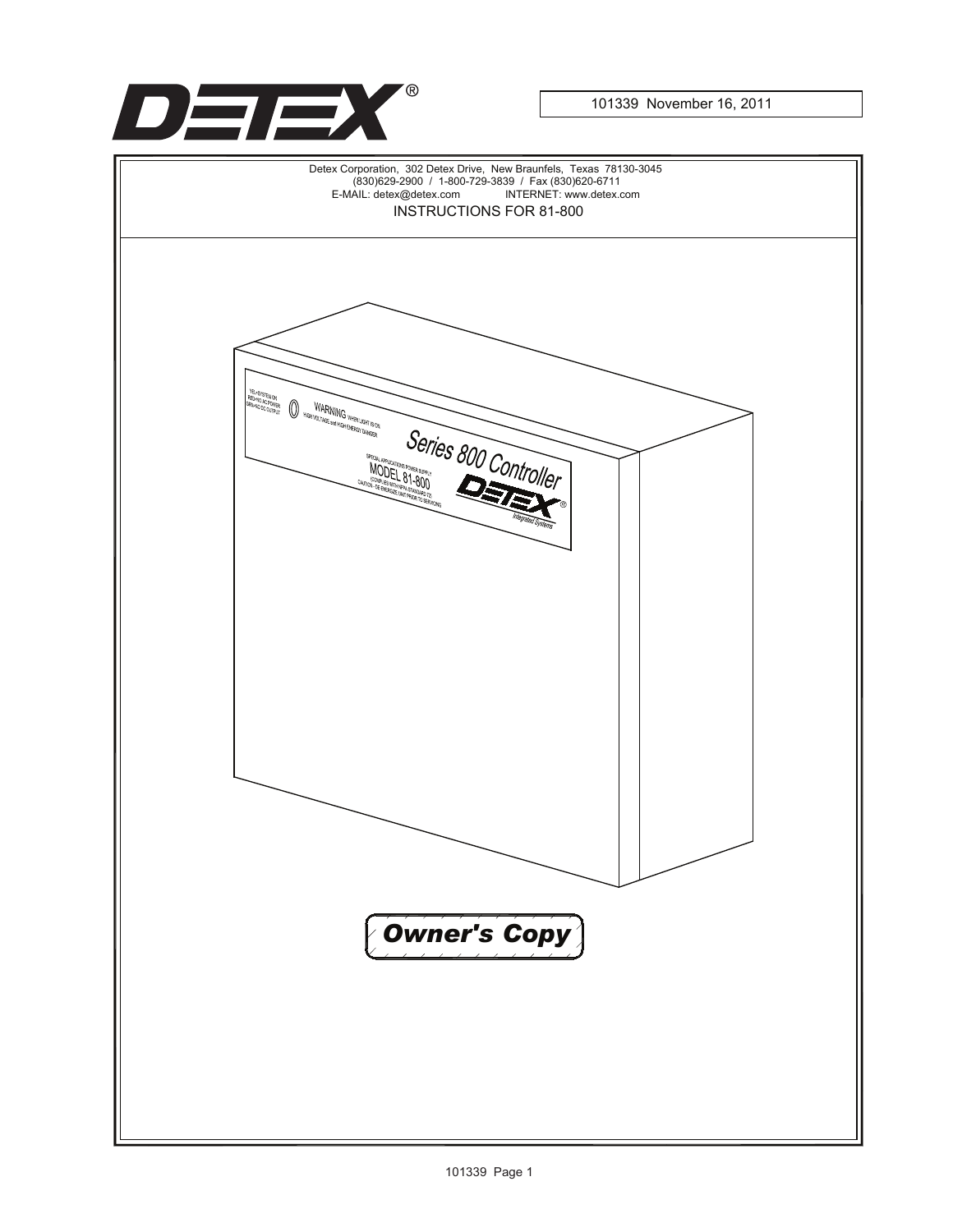

*long as the connection between the (-) and (C) is maintained. When the building fire alarm system opens the circuit, the power supply de-energizes the output voltage. Fire loop uses 24 volt sense voltage.*

101339 Page 2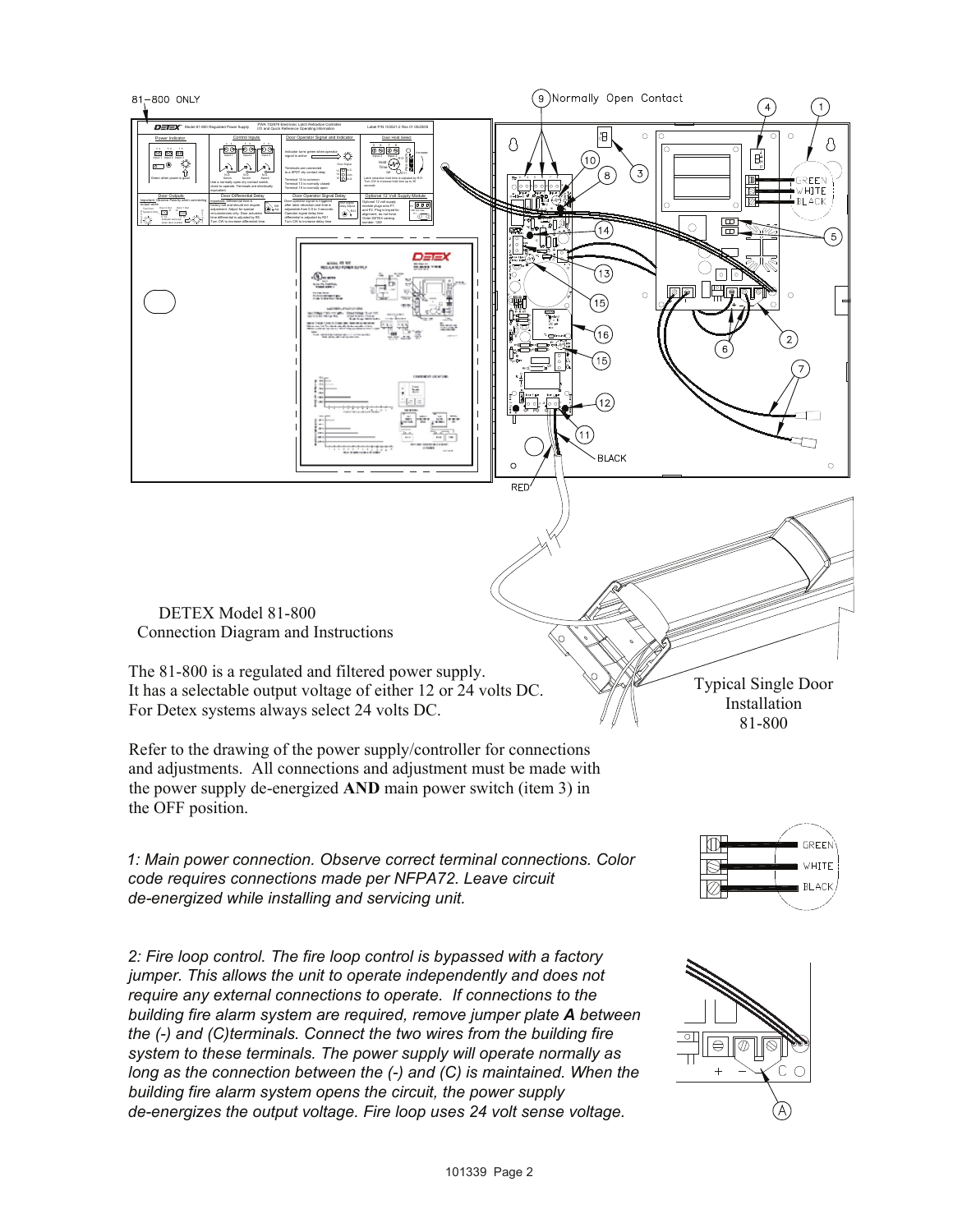*3: Main ON-OFF switch. This switch can be used to de-energize the power supply for service and adjustments. High voltage is still present inside the enclosure as long as the main power feed is energized, so caution should still be used when service is performed using this switch.*

*4: 1 Amp circuit breaker. This is intended to protect the device against high current loads and is part of the AC input circuit. It is a thermal device and can be reset once the cause of the overload is corrected.*

*5: Output voltage select switches. These must both be set to the 24 volt position. They should be preset at the factory and require no adjustment. If they need adjustment, de-energize the unit first.*

*6: Output terminals. Outputs 24 volts at 1 amp maximum. The output is protected by a PTC thermally resetable fuse element. The fuse will reset once the cause of the overload is found and corrected. Observe correct polarity when making connections. Factory wired to ER control board.*

*7: Optional battery backup connections. This output is intended for lead acid batteries and is also at 24 volts. Typically, two 12 volt batteries are connected in series for this application. Approximate battery life is charted on the label inside the cover of the power supply.*

*8: Power Good Indicator. This LED will glow green if 24 volts is supplied to the controller board.*



 $\bigcirc$ 

旧











Power Indicator

Green when power is good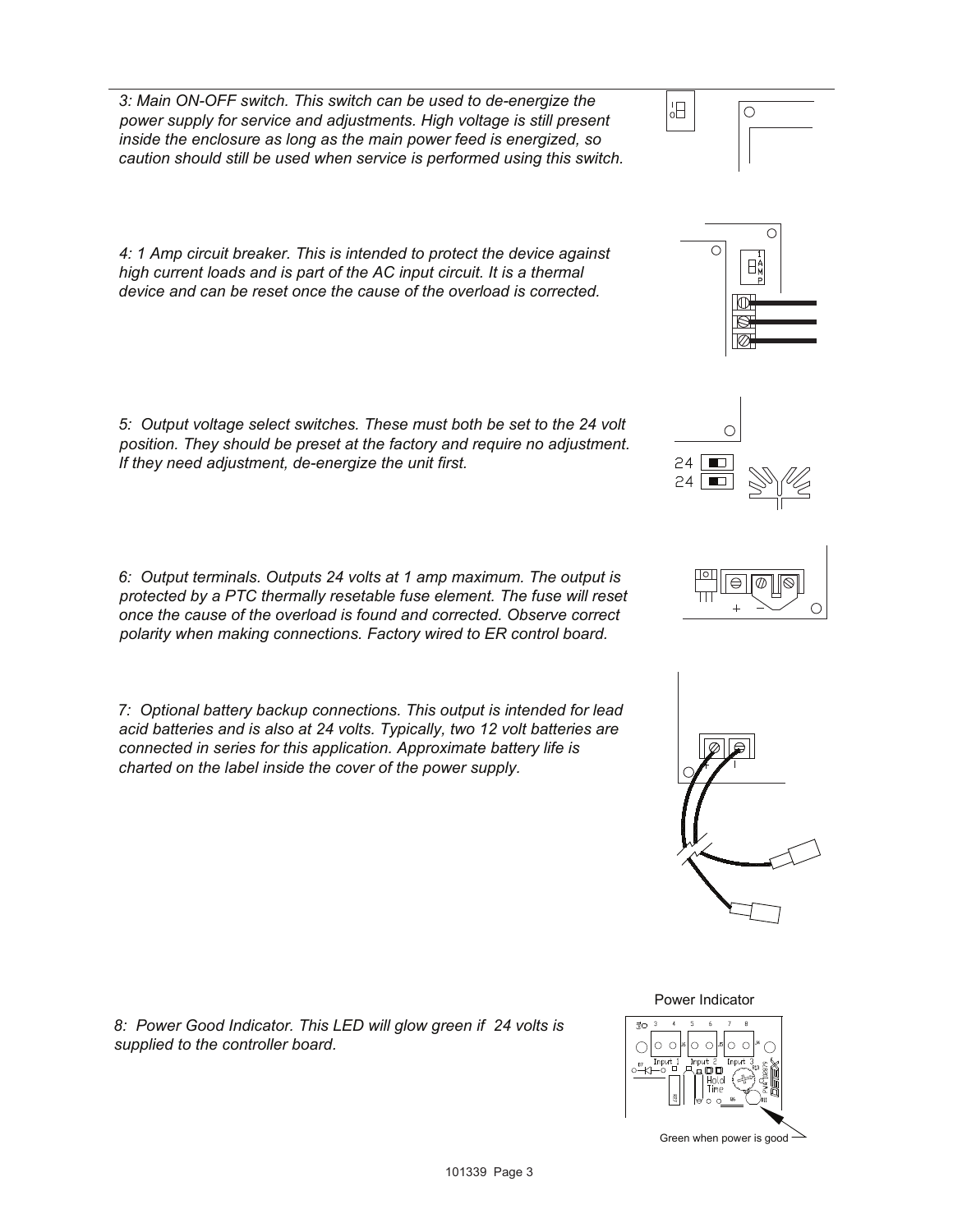*10: Door Hold Delay Adjust. This potentiometer adjusts the length of time the latch is held retracted once the input switch is released. Turn clockwise to increase the latch hold time up to a maximum of about 30 seconds.*

*11: Output to ER Device. This terminal block (J2) is connected to the ER power wires. Observe correct polarity. Red from the ER is positive (terminal 11) and black is negative (terminal 12). The board is also marked + and - at the connections as well.*

*12: Door Output Activity Indicator. The LED glows red when the output voltage to the latch retraction device is energized.*

*13: Door Opener Output. Connector J7 is connected to a relay. It can be used to signal a door opener or other device that the latch is retracted. It is delayed and goes active after the latch retraction occurs. The amount of the delay is .5 to 3 seconds and is adjusted by Item 15 below.*

*14: Door Operator Status Indicator. The status LED will glow green when the relay is energized.*

*15: Door Operator Delay Adjust. There are two potentiometers that adjust the delay of the operator signal relay. Under normal use, only R21 should be used. Turn clockwise to increase the delay between the door latch retraction and the relay being energized. Turn R5 only if a longer delay time is needed.*

## Door Operator Signal Delay

Door operator signal is triggered after latch retraction and time is adjustable from 0.5 to 3 seconds

signal door is active

Operator signal delay time is adjusted by R5. Turn CW to increase delay time if R21 does not supply enough delay















Indicator turns green when operator Door Operator Signal and Indicator



Indicator turns green when operator

Door Operator Signal and Indicator